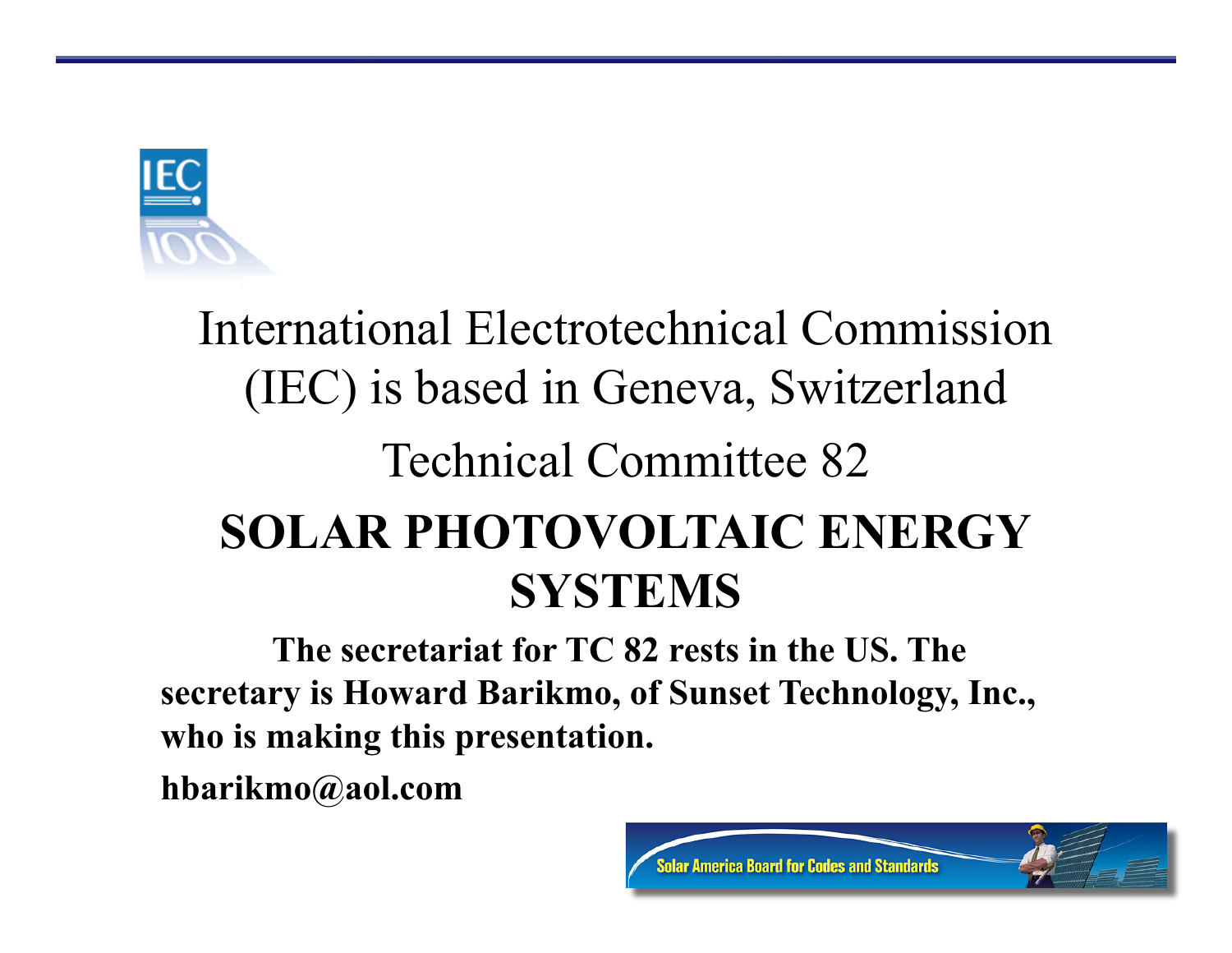#### Standard writing is done through Working Groups:

- キ WG 1: Glossary
- キ WG 2: Modules, non-concentrating
	-
- キ<br>キ WG 6: Balance-<br>キ WG 7: Concent WG 6: Balance-of-system components
- キ WG 7: Concentrator modules<br>キ ICWG: ICG TC 82/TC 88/TC 2
	- キ JCWG: JCG TC 82/TC 88/TC 21/SC 21A

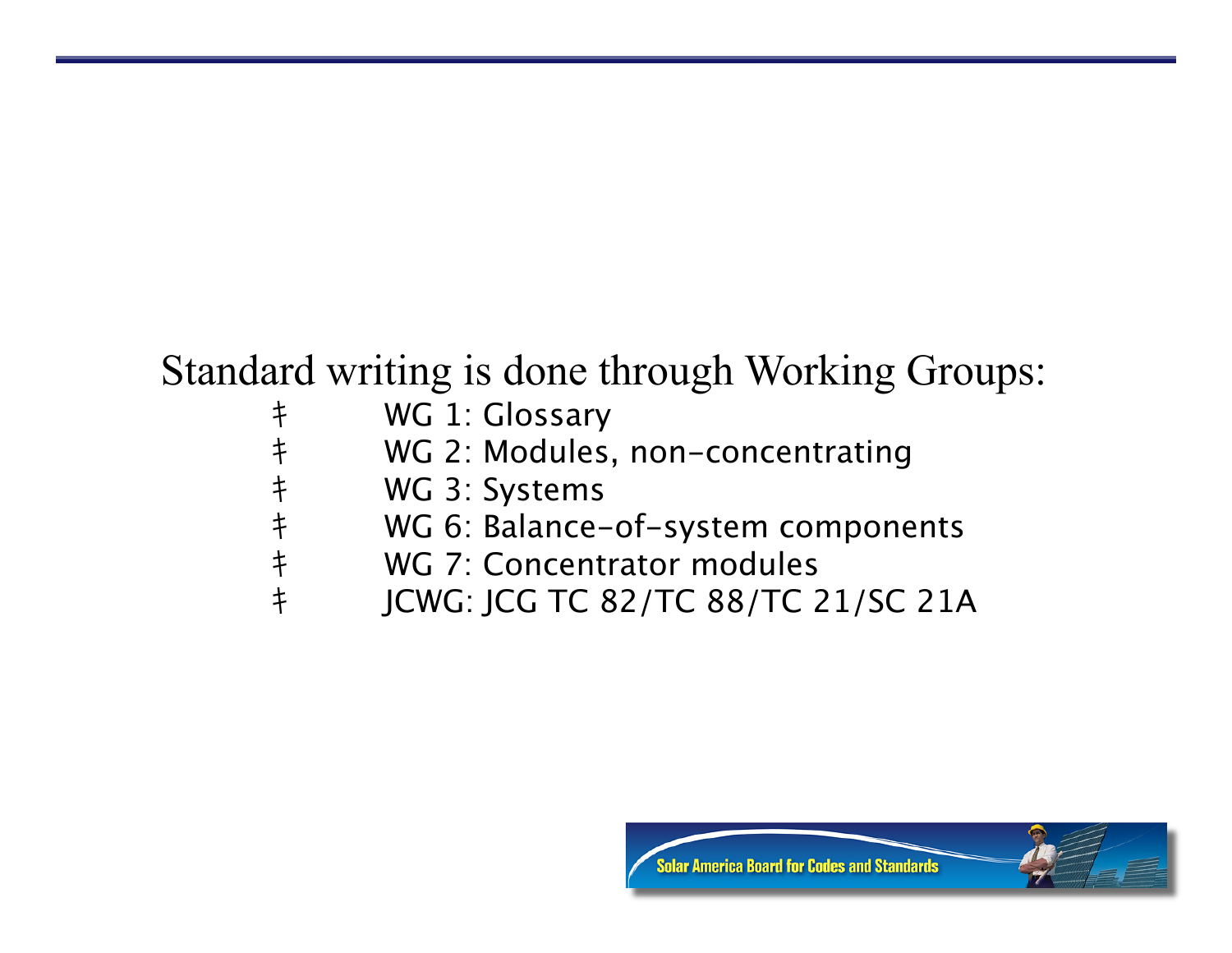To find out what we do, go to <u>www.iec.ch</u>. Go toward bottom of page and click on **TC Dashboard**. In the TC Dashboard window, type in **82**, then click on **Submit.** That window will give you a menu with 8 options for you to navigate to your heart's content learning the TC 82 mission and its work. Some locations are only open to members of the US Technical Advisory Group of TC 82 (US TAG TC 82).

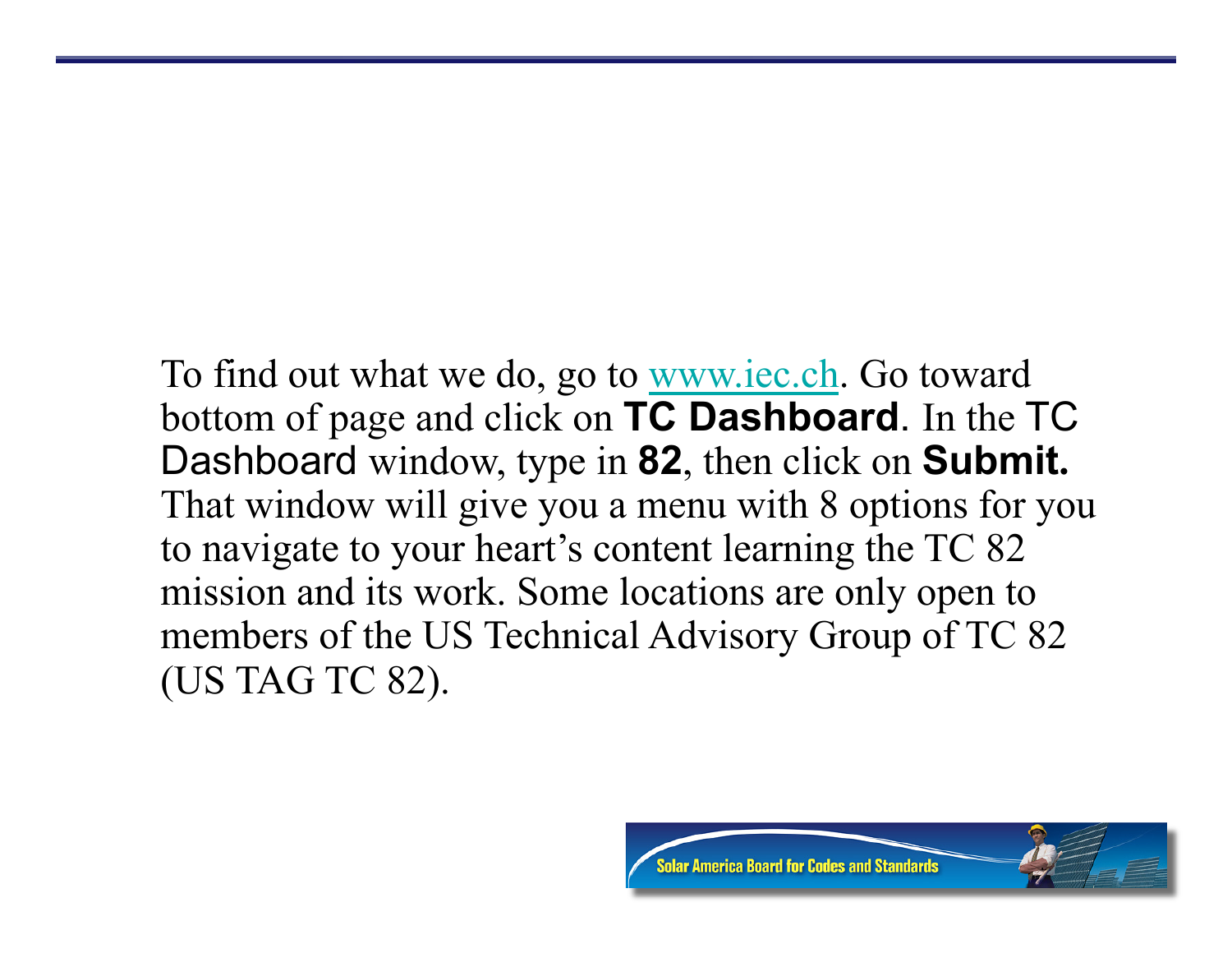The major "workhorse" standards published by TC 82 are (by Working Group):

#### **WG 1 (Hidenori Shimizu)**

IEC 61836 Solar photovoltaic energy systems – Terms and symbols (Ed 3 should be published by 2011.)

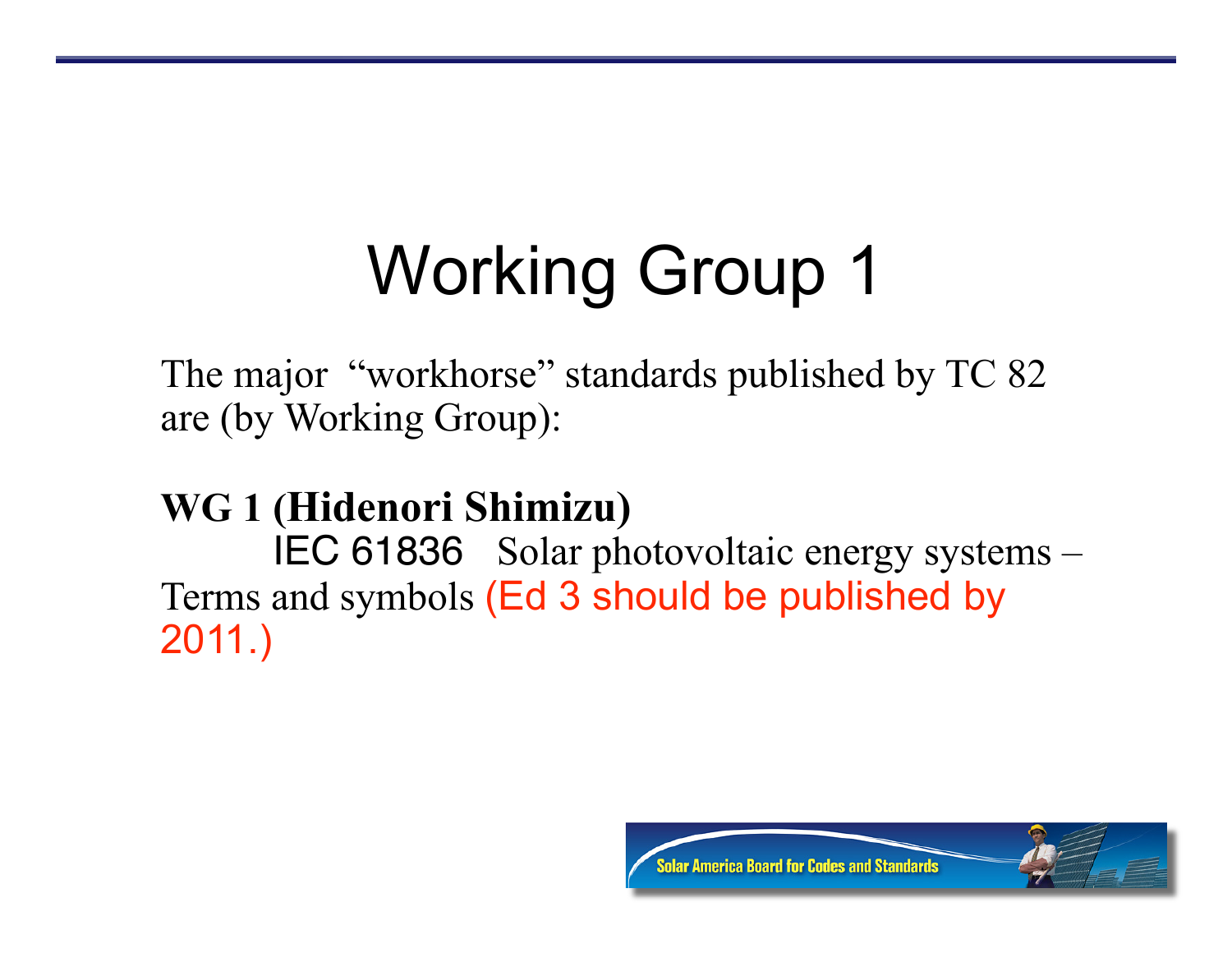**WG 2 (Dr. John Wohlgemuth)** 

IEC 61215 Ed. 2.0 Crystalline silicon terrestrial photovoltaic (PV) modules - Design qualification and type approval. (Ed 3 in process of being written.)

IEC 61646 Ed. 2.0, Thin-film terrestial photovoltaic (PV) modules – Design qualification and type approval. (Ed 3 in process of being written.)

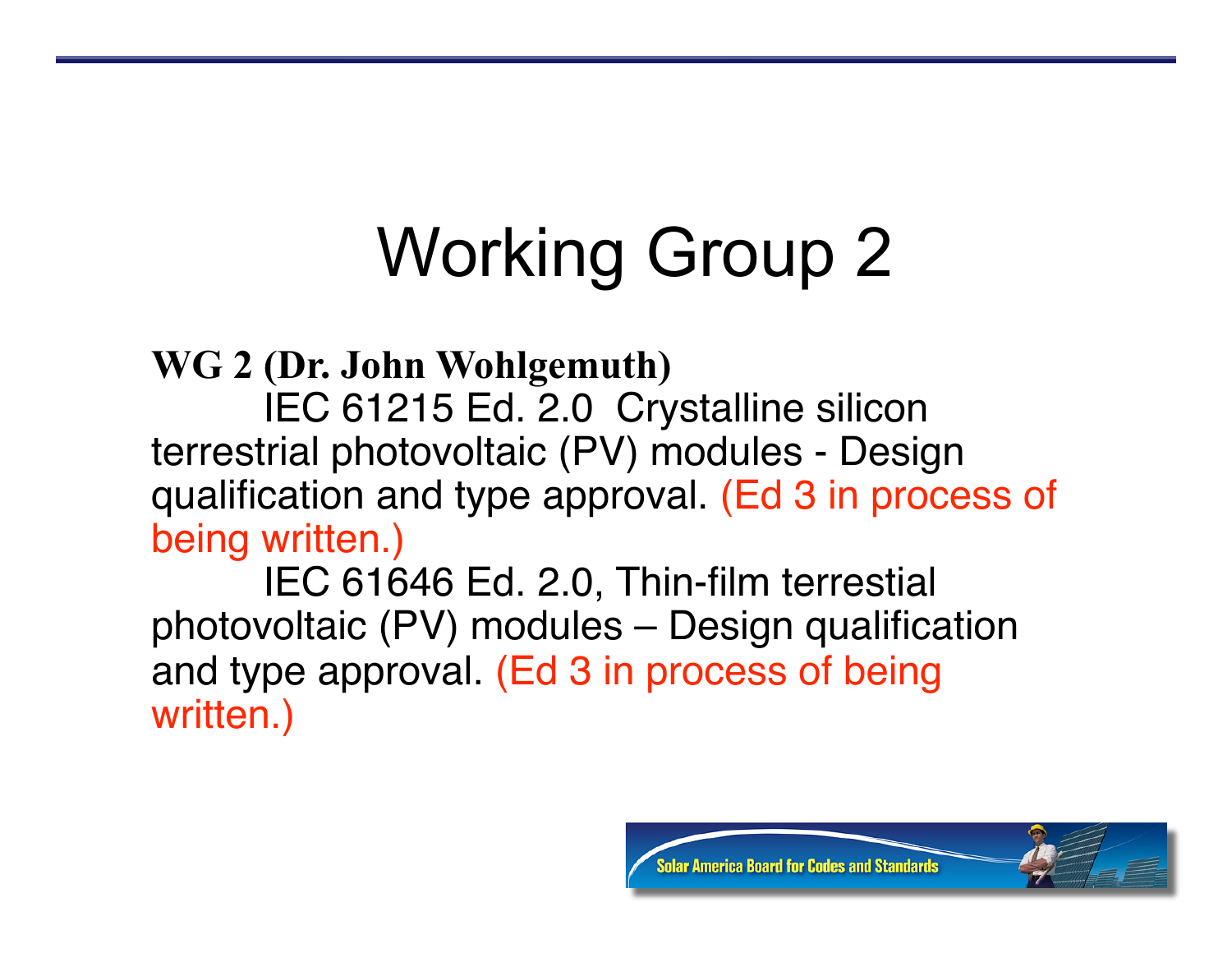IEC 61701 Ed 2: Salt mist corrosion testing of photovoltaic (PV) modules (In CDV stage)

IEC 61730-1 Ed. 1.0, Photovoltaic module safety qualification – Part 1: Requirements for construction. (Ed. 2 in process of being written.)

IEC 61730-2 Ed. 1.0, Photovoltaic module safety qualification – Part 2: Requirements for testing. (Ed. 2 in process of being written.)

IEC 61853-1, Power and energy rating of photovoltaic (PV) modules – Power Rating. (FDIS- comments by 26 November)

IEC 61853-2, Power and energy rating of photovoltaic (PV) modules – Test Methods. (Submitted as CD.)

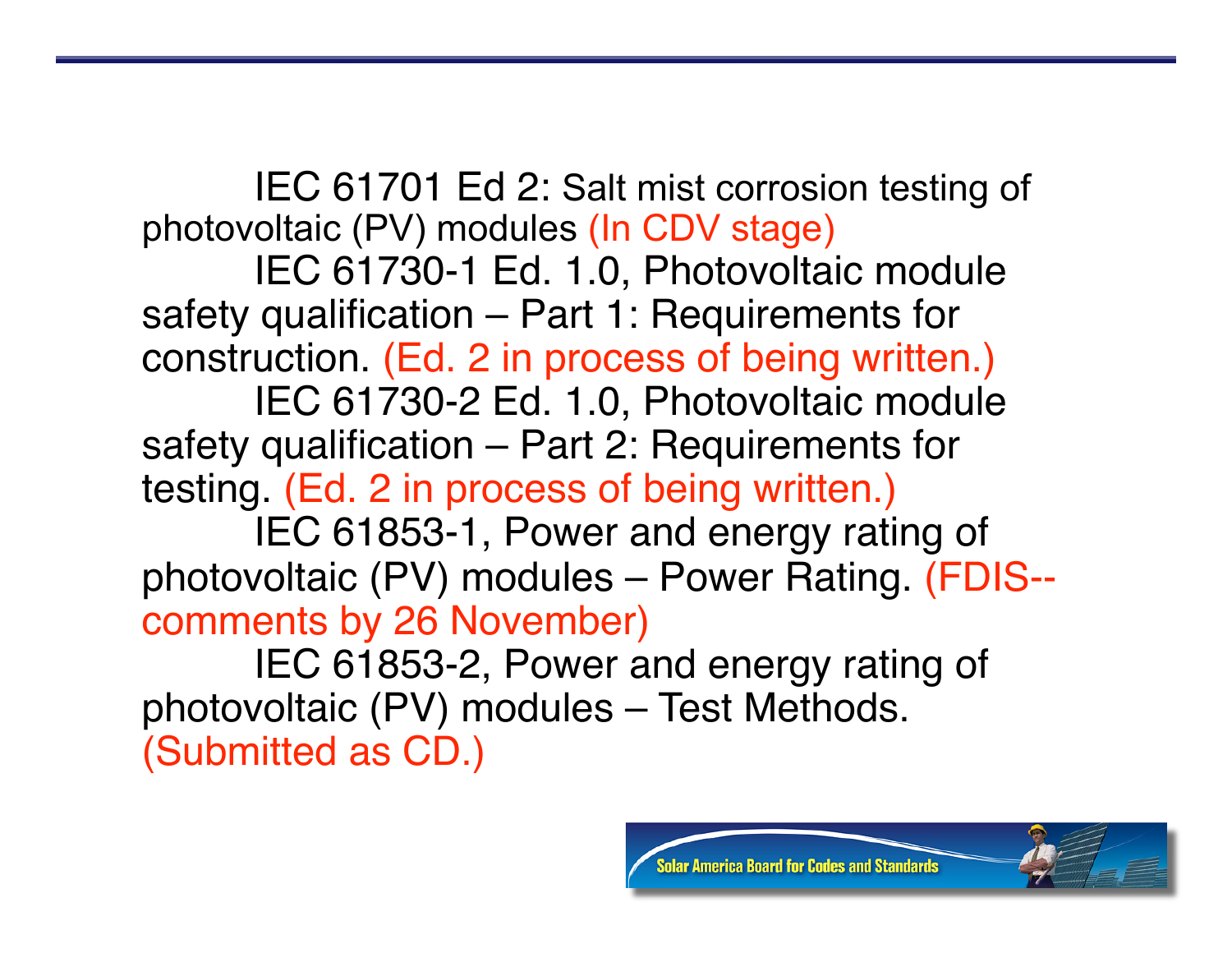IEC 61853-3, Power and energy rating of photovoltaic (PV) modules – Energy Rating. (Pre-NWIP stage.)

A materials section is in process of being added to IEC 61730-1—or these may be published as separate documents.

A PV connector standard (using EN50251 as a base) is in the New Work Item Proposal stage.

A PV cable standard may be written, in collaboration with WG3/6.

Ammonia corrosion testing of photovoltaic (PV) modules (Approved as NWIP.)

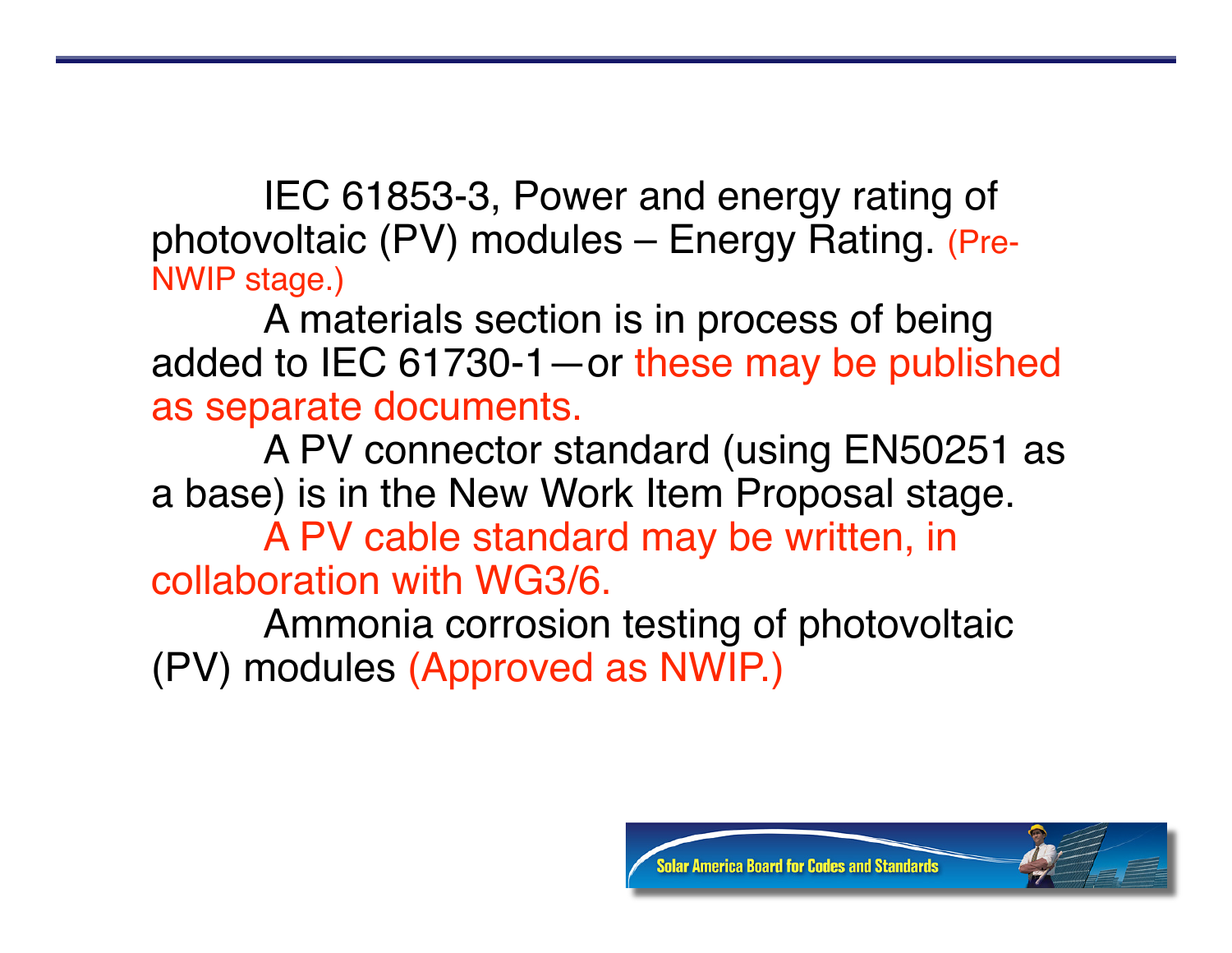#### **WG 3 (Ted Spooner and Martin Cotterell)**

IEC 61829 Ed.1 Crystalline silicon photovoltaic (PV) array - On-site measurement of I-V characteristics (Ed. 2 being written.)

IEC 62093 Ed. 1 Balance-of-system components for photovoltaic systems - Design qualification natural environments (Coming up for maintenance 2011)

IEC 62446 Ed.1: Grid connected PV systems - Minimum system documentation, commissioning tests and inspection requirements. (Published)

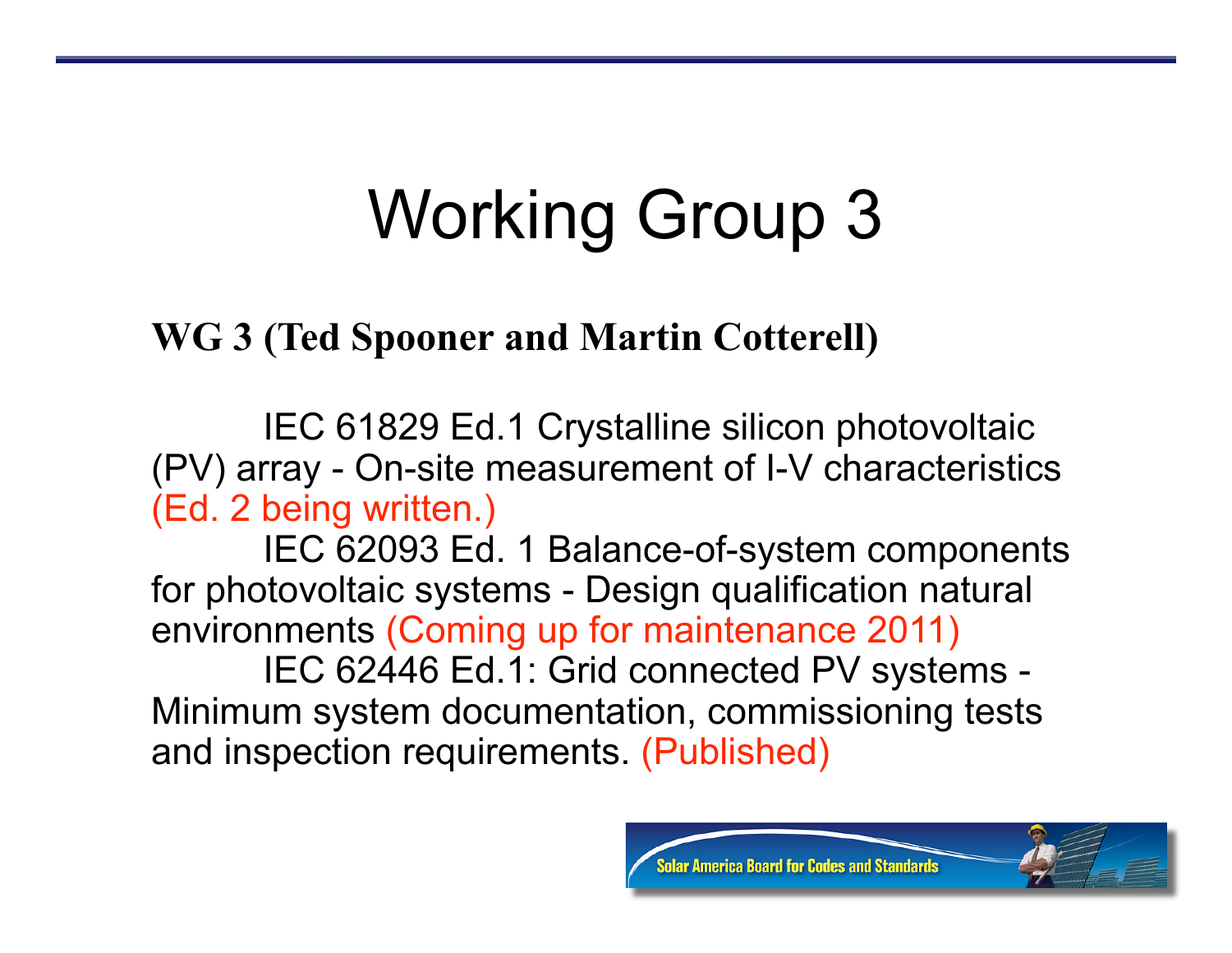IEC 62253 Ed. 1.0, Equipment and safety specifications for direct coupled photovoltaic (PV) – pumping systems. (CDV issued--closes 1-2011.)

IEC 62548 Installation and Safety Requirements for Photovoltaic (PV) Generators. (Issued as Committee Draft--submit as CDV 12-2010.)

Things in the wings? BIPV system standard (is in pre-NWIP stage) Large PV plants (no change) System performance validation/evaluation (no change)

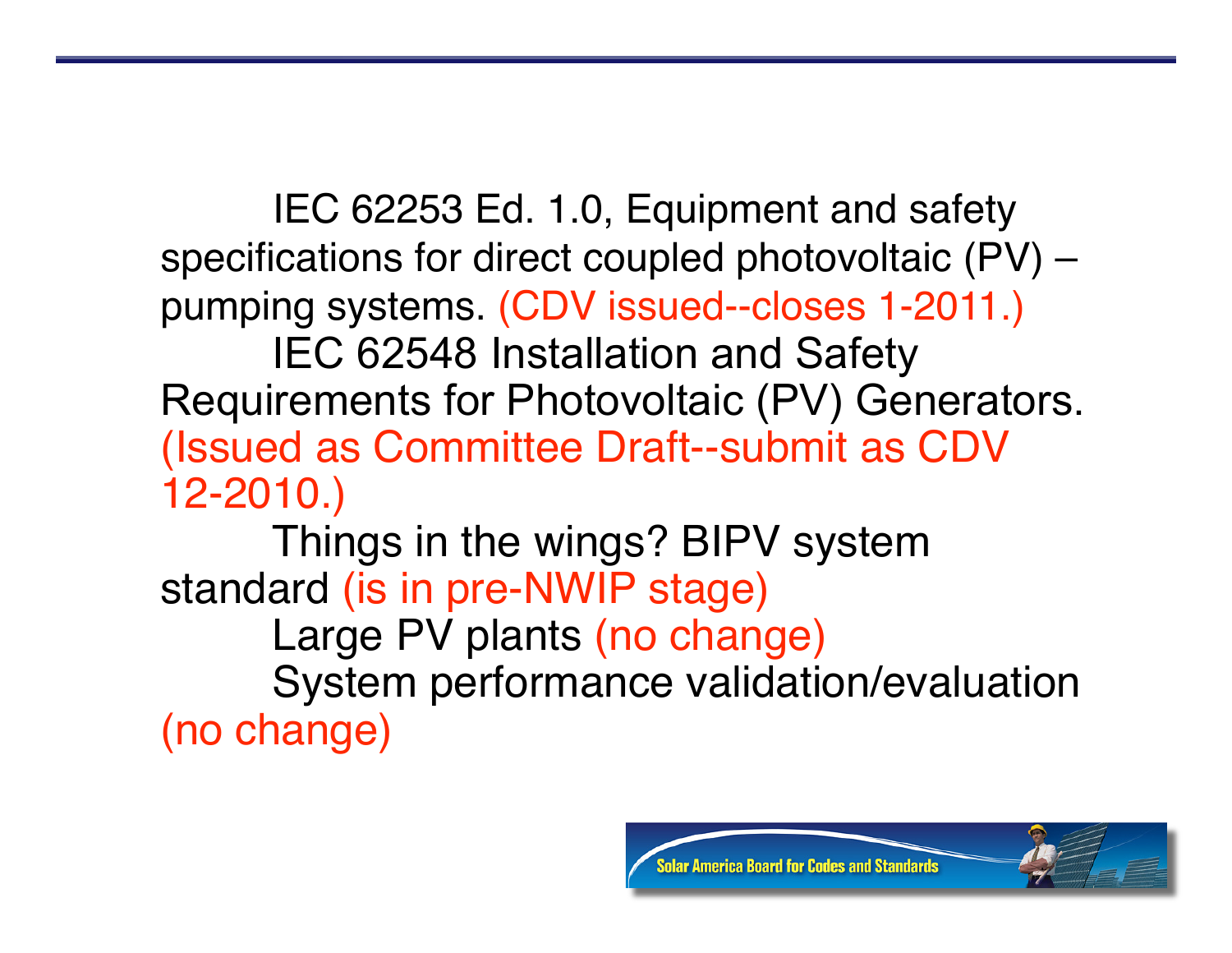**WG 6 (Greg Ball and Vicente Salas)** 

IEC 62109-1 Safety of power converters for use in photovoltaic power systems - Part 1: General requirements (Published 4-2010.)

IEC 62109-2 Safety of power converters for use in photovoltaic power systems - Part 2: Particular requirements for inverters (Issued as CDV. To be put in CO format as FDIS.)

IEC 62509 Ed.1: Battery charge controllers for photovoltaic systems - Performance and functioning (FDIS--comments due 3 December)

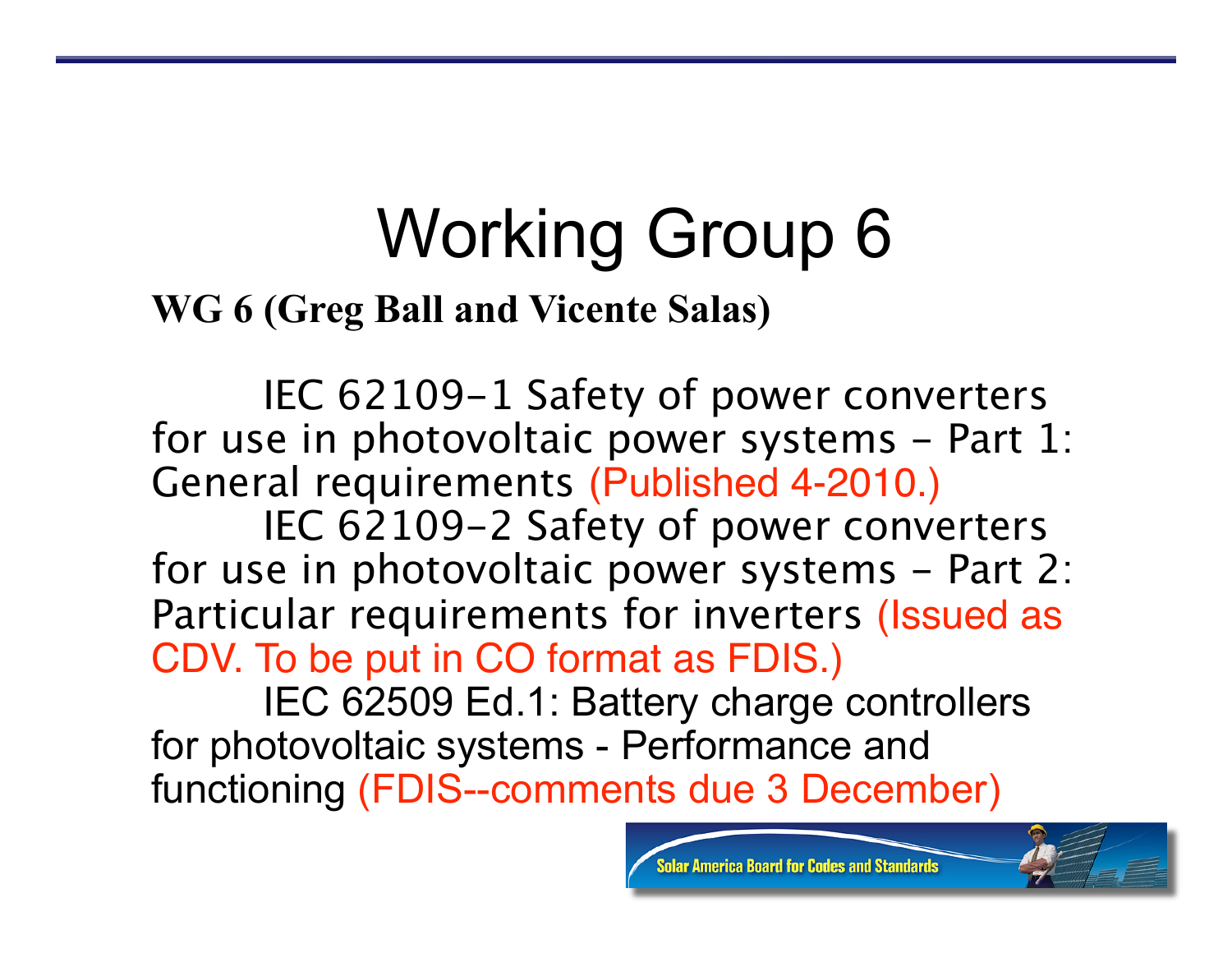IEC 62109-3 Safety of power converters for use in photovoltaic power systems - Part 3: Controllers (In NWIP stage)

IEC 62109-4 Safety of power converters for use in photovoltaic power systems - Part 4: Particular requirements for combiner box (Approved as NWIP)

IEC 62116 Test procedure of islanding prevention measures for utility-interconnected photovoltaic inverters (Published)

An AC module standard is also in the NWIP stage (expect NWIP to be issued in early 2011)

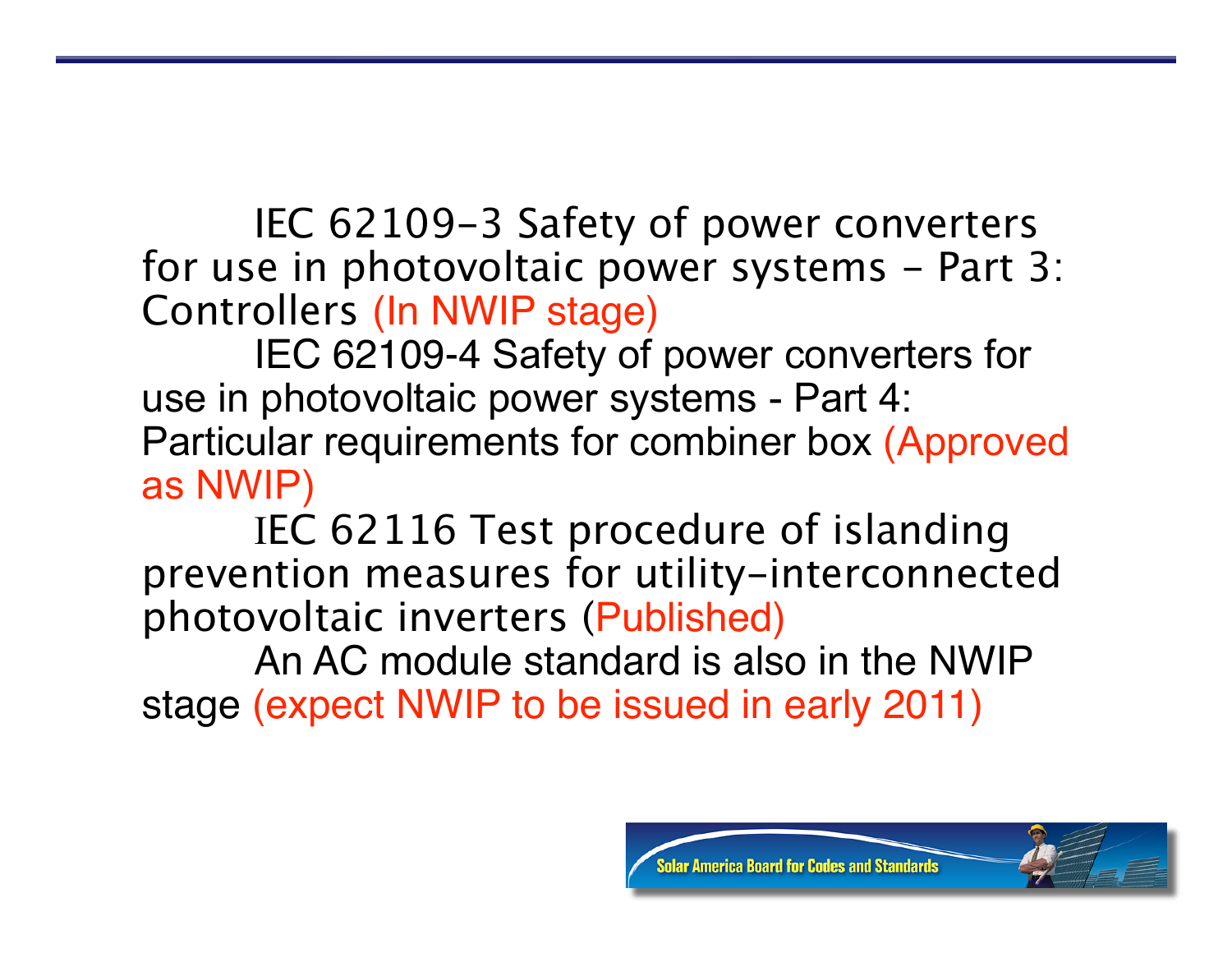#### **WG 7 (Dr. Robert McConnell)**

IEC 62108 Ed. 1 Concentrator photovoltaic (CPV) modules and assemblies - Design qualification and type approval (Published) IEC 62670 Ed. 1 Concentrator photovoltaic (CPV) module and assembly performance testing and energy rating - Part 1: Performance measurements and power rating - Irradiance and temperature (Approved as NWIP.)

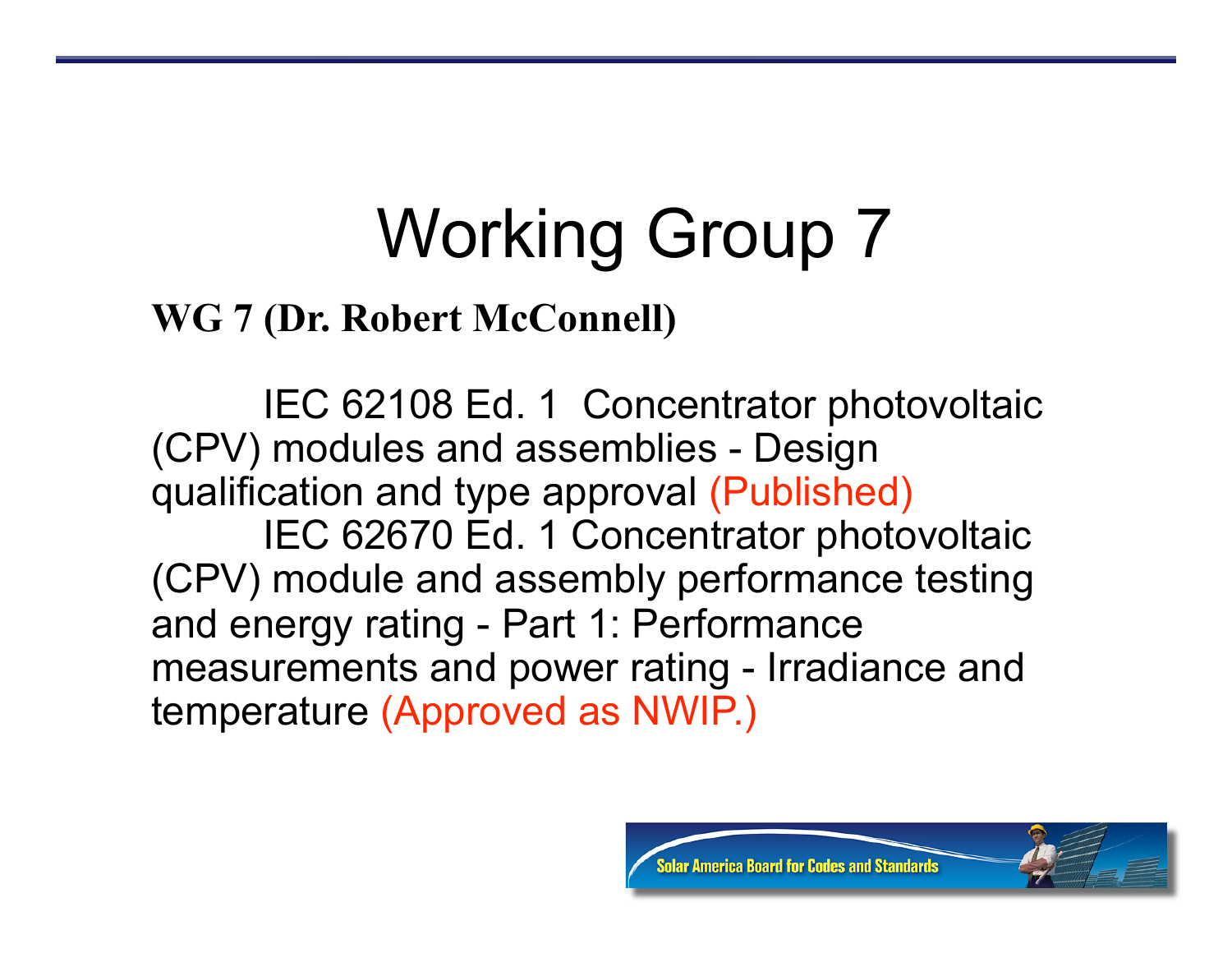#### Pre-NWIP work:

- • **Safety Standard for CPV Modules and Assemblies**
- • **Energy Rating Technical Specification for CPV Modules**
- • **62108 Edition 2 + Retest Guidelines**
- • **PV/CPV Tracker Technical Specification**
- • **On-Site Acceptance Technical Specification**
- • **Cell Technical Specification and IEC Cell and Cell Package Qualification Standard**

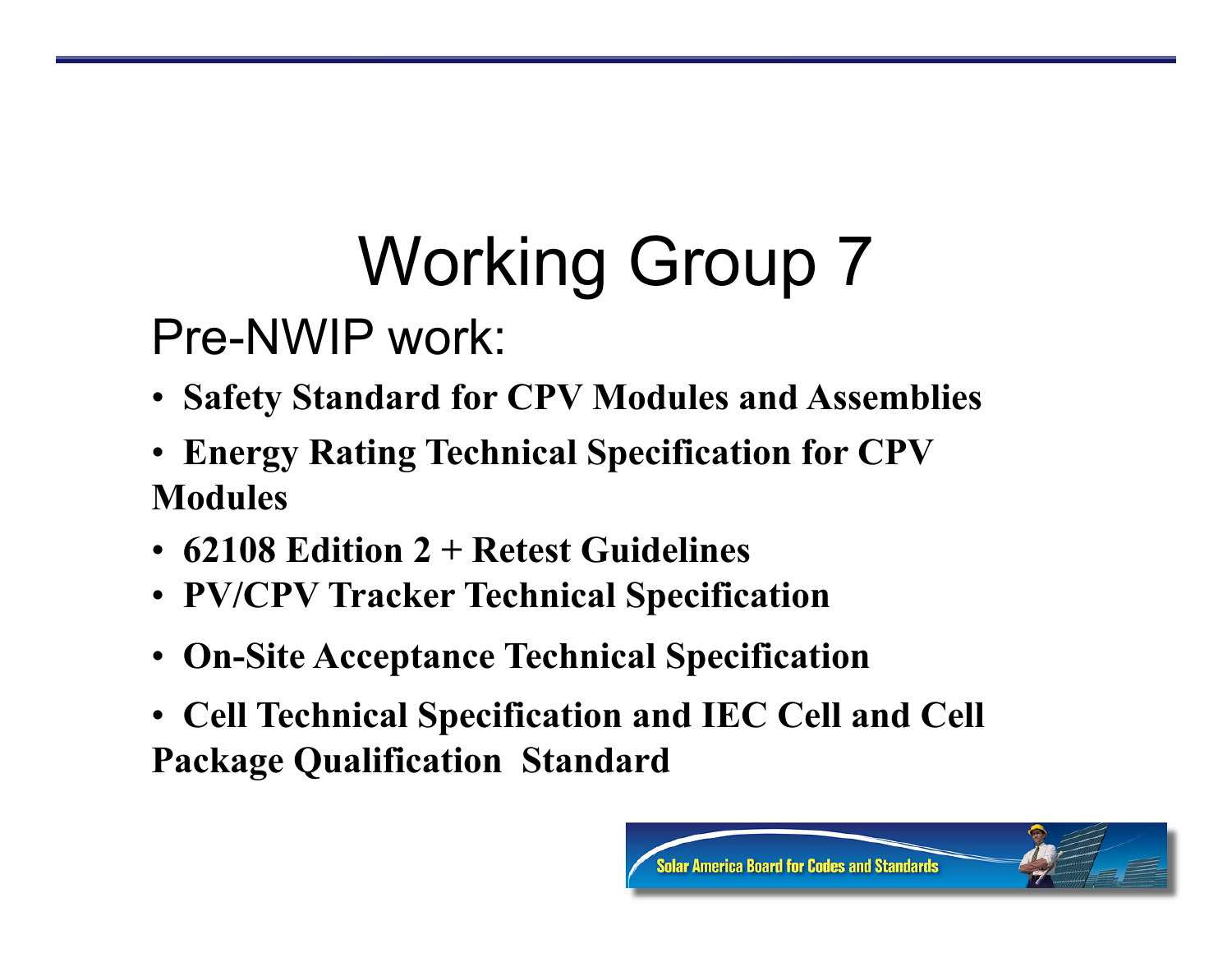## JCWG: JCG TC 82/TC 88/TC 21/SC 21A

The JCWG is responsible for writing technical specifications aimed at Decentralized Rural Electrification (DRE) in developing countries. TSs include PV systems but also hybrid and microgrid systems.

These Technical Specifications are in the 62257 series

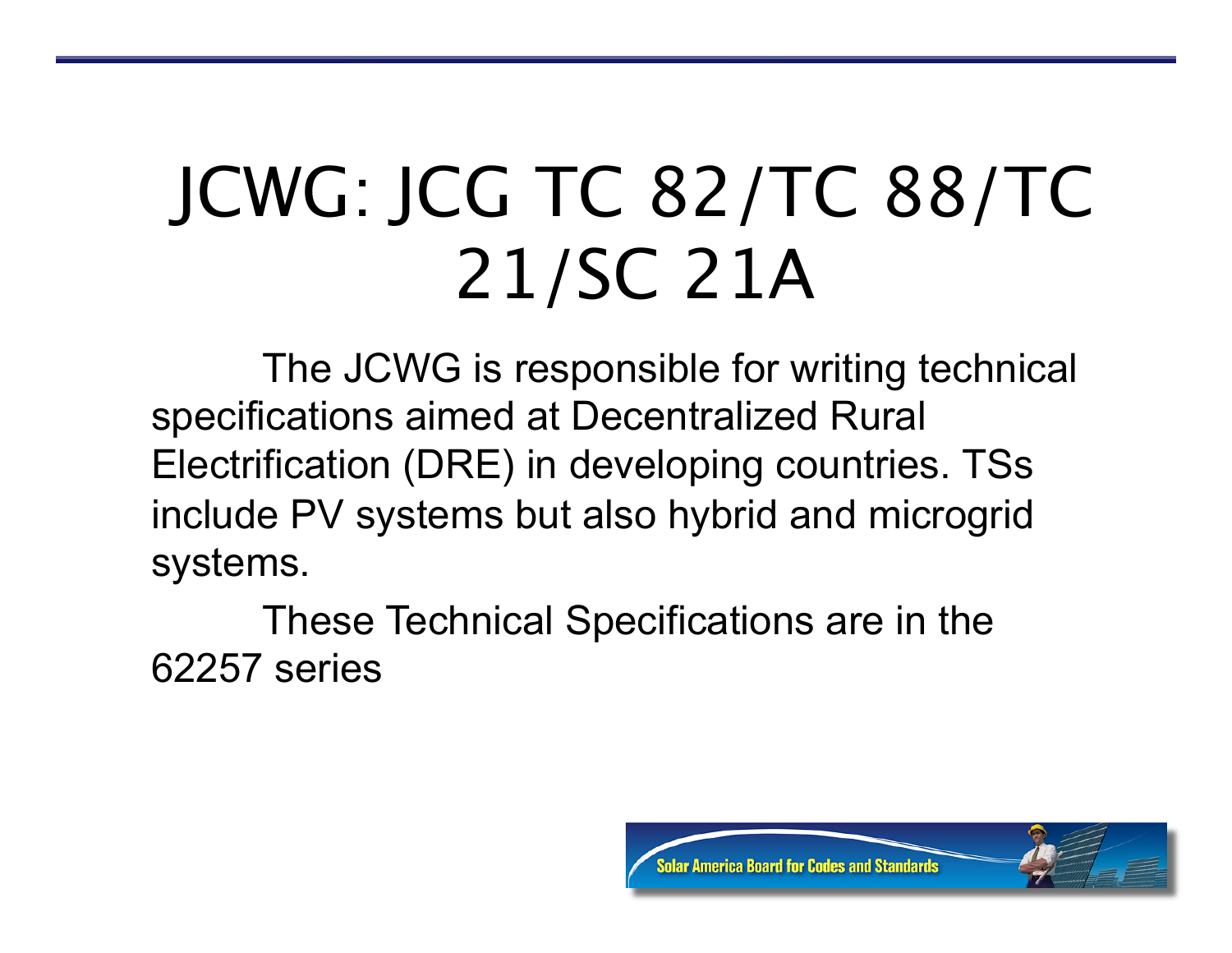### Bald faced commercial! Again!!

All work in TC 82 is through the US Technical Advisory Group. Experts from the TAG *may* be appointed to various working groups--all dependent on the convenor and not making the WG seem US-centric or European-centric or Asiancentric—and whether you can afford the time and travel to the WG meeting locations.